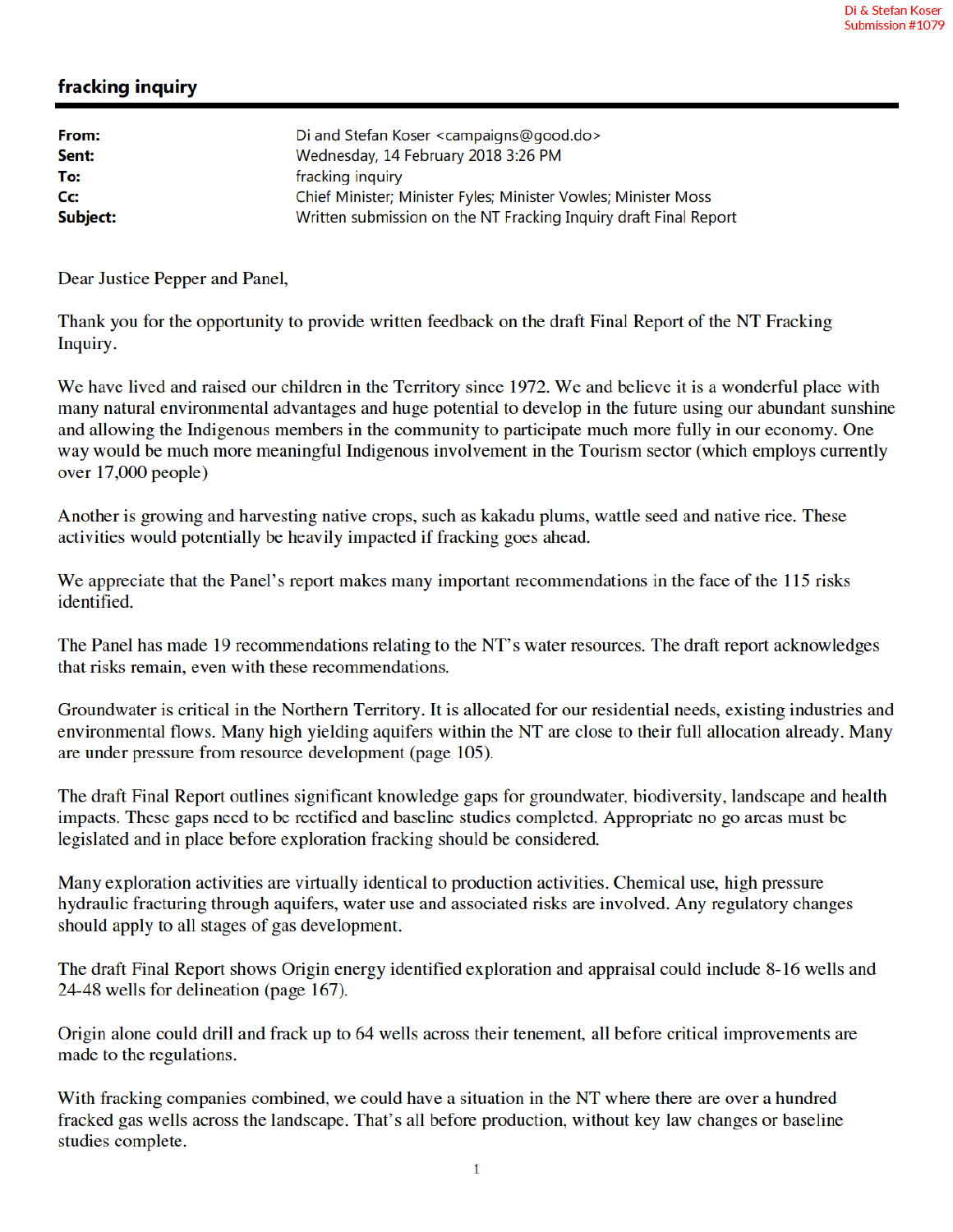Critical studies identifying no go zones will be difficult to achieve in an area already littered with fracked gas exploration wells.

We support the swath of new regulations and legislation required to try and protect landholders and water. However, that work needs to happen before the oil and gas industry is permitted to start fracking in the Northern Territory again.

The below critical recommendations must be improved and work completed BEFORE EXPLORATION fracking takes place.

Recommendation 5.1 (Enforceable code of practice for abandonment of onshore gas wells)

Recommendation 5.6 (Wastewater management framework)

Recommendation 7.1 (Water Act amended for shale extraction licence and payment for water)

Recommendation 7.4 (Strategic regional environmental and baseline assessment (SREBA), including a regional groundwater model, be developed and undertaken)

Recommendation 8.4 (Fire management plan and 10 year baseline assessment)

Recommendation 9.2 (Code of practice be developed and implemented for monitoring, detection and reporting of methane emissions)

Recommendation 10.1 (Human Health Risk Assessment prepared and approved)

Recommendation 12.11 (Social impact management plan) This recommendation should also be extended to allow for the legal right to say 'no' to fracking.

Recommendation 14.1 (Design and implement a full cost recovery system for fracking regulation)

Recommendation 14.16 (Legislation to regulate seismic surveys, drilling, hydraulic fracturing, and well abandonment)

Recommendation 14.18 (Fit and proper person test)

Recommendation 15.1 (Strategic regional environmental and baseline assessment (SREBA) undertaken and no go zones implemented)

The studies, legal improvements and no-go zones suggested by the panel are critical. They must be actioned before any further fracking exploration.

We can not wait until the production phase to put in place critical new regulations and laws. We must avoid delays to the protection of the Northern Territory's water, landscapes and people.

Thank you for considering our feedback on this critical matter for the future of the Northern Territory.

Yours sincerely, Di and Stefan Koser Nightcliff, Northern Territory, 0810, Australia

This email was sent by Di and Stefan Koser via Do Gooder, a website that allows people to contact you regarding issues they consider important. In accordance with web protocol FC